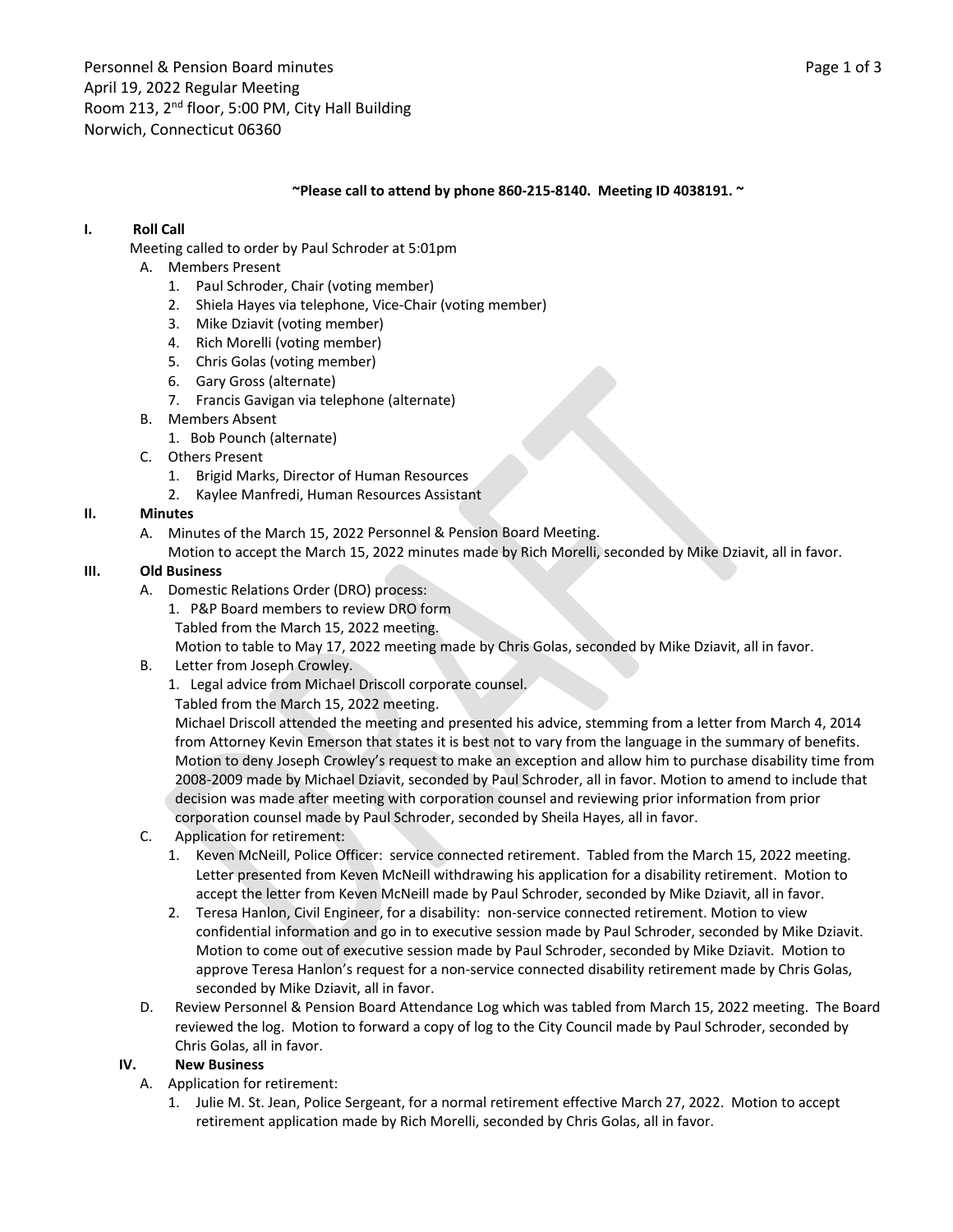- B. Pension Calculations:
	- 1. Julie M. St. Jean, Police Sergeant, retired March 27, 2022. Her annual pension calculation is \$56,783.26. Her application is on the agenda at this meeting. Motion to approve the pension calculation made by Rich Morelli, seconded by Mike Dziavit, all in favor.
- C. Application for refund/rollover of pension contributions:
	- 1. Rayallen Bergman, Drug Free Communities Coordinator who terminated effective February 25, 2022. Refund of \$17,198.90 including interest. Motion to approve the refund application made by Mike Dziavit, seconded by Chris Golas, all in favor.
- D. Notifications of Death:
	- 1. Eleanor H. Makowicki, DOD April 08, 2022, who retired from BOE on November 5, 1988. No further benefit due.
	- 2. Aloysius Telgarsky, DOD April 05, 2022, who retired from Public Works on November 5, 1980. No further benefit due.
	- 3. Motion to acknowledge no further pension payments made by Rich Morelli, seconded by Chris Golas, all in favor.
- E. Eligibility List Extensions:
	- 1. Request from Patrick McLaughlin, PW Director, to extend the Laborer eligibility list for six (6) months. The current list expires May 3, 2022. Motion to extend the Laborer eligibility list for six (6) months made by Chris Golas, seconded by Rich Morelli, all in favor.
- F. New Employees:
	- 1. Motion to acknowledge new employees made by Mike Dziavit, seconded by Chris Golas, all in favor.

| Name          | Position                        | Date of Hire | City/State         | Name             | Position                       |
|---------------|---------------------------------|--------------|--------------------|------------------|--------------------------------|
| Scott Ashmore | Janitor                         | 03/21/2022   | Baltic, CT         | Scott<br>Ashmore | Janitor                        |
| Dylan Cruz    | Meter Technician I              | 04/11/2022   | Portland, CT       | Dylan Cruz       | Meter<br>Technician I          |
| Gynna Gaitan  | <b>Revenue Collection Clerk</b> | 04/04/2022   | Gales Ferry,<br>СT | Gynna Gaitan     | Revenue<br>Collection<br>Clerk |
| Dane Majewski | 911 Emergency Dispatcher        | 03/21/2022   | Griswold, CT       | Dane<br>Majewski | 911<br>Emergency<br>Dispatcher |

- G. Employees to be admitted into the City of Norwich Employees' Retirement Fund:
	- 1. Motion to admit the following employees into the City of Norwich Employee's Retirement Fund made by Mike Dziavit, seconded by Rich Morelli, all in favor.

| <b>NAME</b>     | <b>POSITION</b>             | DATE OF     | <b>ACADAMY</b>   | LAST DAY ON      | REQUEST/EVAL    |
|-----------------|-----------------------------|-------------|------------------|------------------|-----------------|
|                 |                             | <b>HIRE</b> | <b>GRADUATIO</b> | <b>PROBATION</b> | <b>RECEIVED</b> |
|                 |                             |             | N DATE           |                  |                 |
|                 |                             |             |                  |                  |                 |
| Victoria Clarke | Police Officer              | 09/09/2020  | 03/19/2021       | 03/19/2022       | 03/19/2022      |
|                 |                             |             |                  |                  |                 |
| Kathleen Edmond | Administrative Assistant    | 11/29/2021  | N/A              | 03/01/2022       | 03/01/2022      |
|                 |                             |             |                  |                  |                 |
| Heydi Mercedes  | <b>Community Caseworker</b> | 08/05/2021  | N/A              | 03/27/2022       | 03/28/2022      |
| Zayas           |                             |             |                  |                  |                 |